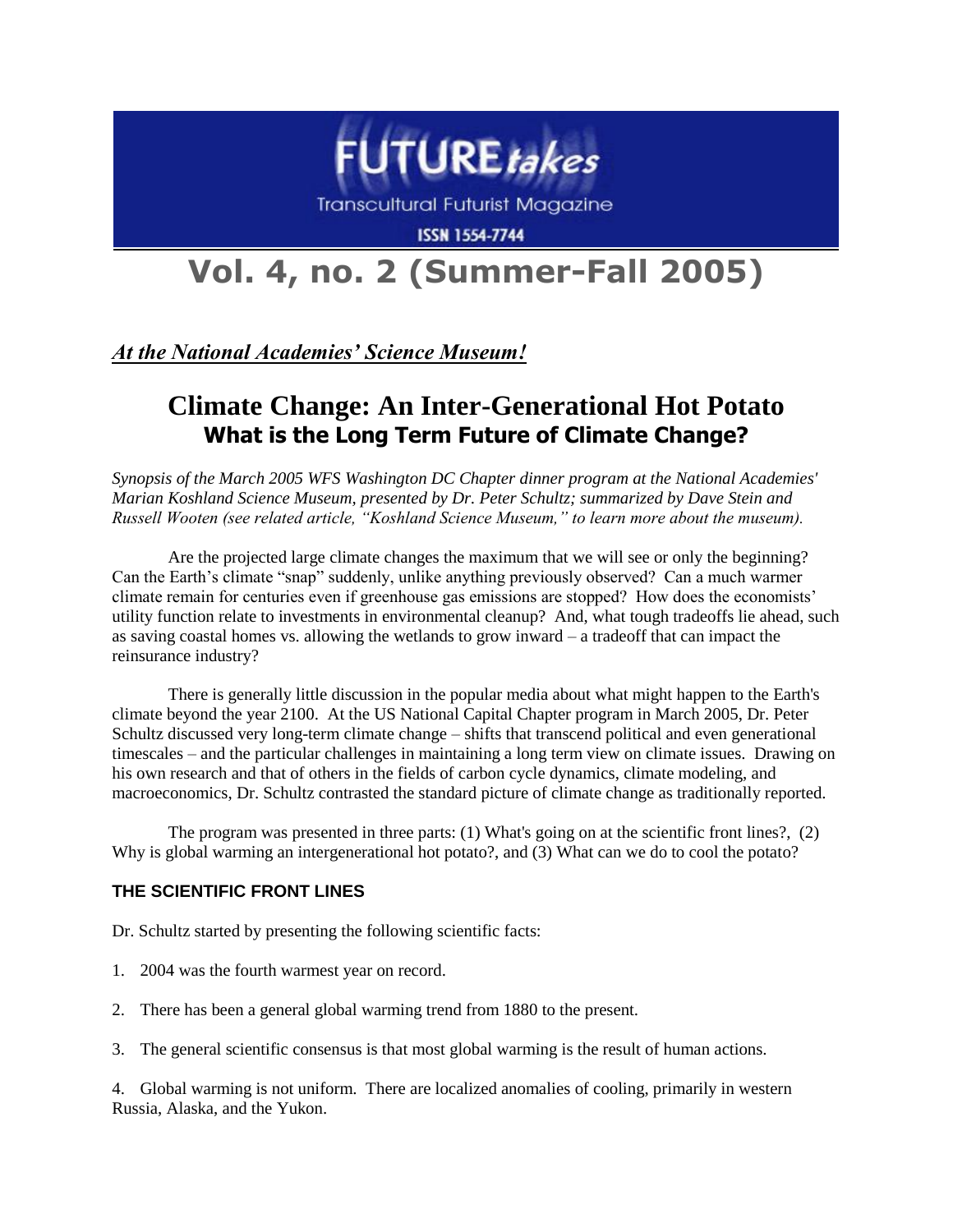5. All the oceans are warming. The actual temperature increase is small and involves only the upper ten meters of the ocean, but the impact is substantial because of the colossal mass of water involved.

6. There are two positive feedback loops that intensify the effect of global warming:

a. Ice is reflective. As ice melts, less solar radiation is reflected, resulting in more global warming. The year 2002 recorded the smallest amount of sea ice on record. Atmospheric circulation most likely controls the melting of ice. However, the thickness of the ice is also decreasing, and this may have a more significant impact.

b. Water vapor, a greenhouse gas, is more significant. Warming puts more water vapor into the atmosphere, which traps more radiation, in turn leading to further warming.

7. Computer models predict that the combined impact of these two mechanisms can result in extreme climatic events. However, even the most powerful computers don't predict near term weather phenomena, such as hurricanes, all that well. This is because many small scale processes are involved that computer models are not properly accounting for. Nonetheless, indicated Schultz, current short term weather models predict that the incidence of severe hurricanes will increase, partly as a result of higher sea surface temperatures as discussed above.

8. The Earth's annual "breathing" process is the annual greening of the two hemispheres during their respective spring seasons. Carbon dioxide levels drop during the northern hemisphere summer, explained Schultz, because the northern hemisphere has a larger land mass with more trees to soak up the  $CO<sub>2</sub>$ . But the planet is now "breathing harder." A century ago, the East coast of the United States was virtually denuded and little old growth remains. New vegetation there has helped keep  $CO<sub>2</sub>$  levels down, but this re-growth has virtually tapped out.

9. An ocean desert appears during the southern hemisphere summers off the Pacific coast of South America. The desert results from the cyclical lack of key nutrients, specifically phosphorous, nitrogen, and iron. Scientists have pumped rust into this ocean desert to initiate a "bloom" of marine life to extract the  $CO<sub>2</sub>$ , but the results of this experiment were not conclusive. To extract  $CO<sub>2</sub>$  from the atmosphere, the marine life that absorbs the  $CO<sub>2</sub>$  must sink down into the depths of the sea, since otherwise the marine life will eventually decompose near the surface, releasing the  $CO<sub>2</sub>$  back into the atmosphere.

#### **WHY AN INTER-GENERATIONAL HOT POTATO?**

Noting several common excuses including "It's not my problem," "I have a wife and two cars to feed," "I don't trust the UN," and "How good is the science?" – Dr. Schultz provided the following reasons as to why global warming is an intergenerational as well as an international issue.

1. Atmospheric  $CO<sub>2</sub>$  has a long lifetime.

2. Global warming is a delayed reaction. If all greenhouse gas emissions stopped today, global warming would continue. The duration of atmospheric  $CO_2$  is presently 30 years. Eventually  $CO_2$  will saturate the oceans and the biosphere. Half a millennium from now, the lifetime of atmospheric  $CO<sub>2</sub>$  may become as high as 300 years. Even if emissions are held constant at the 2000 levels, sea levels will rise because of melting ice and also because water expands as it warms. For these reasons, we are already committed to future warming.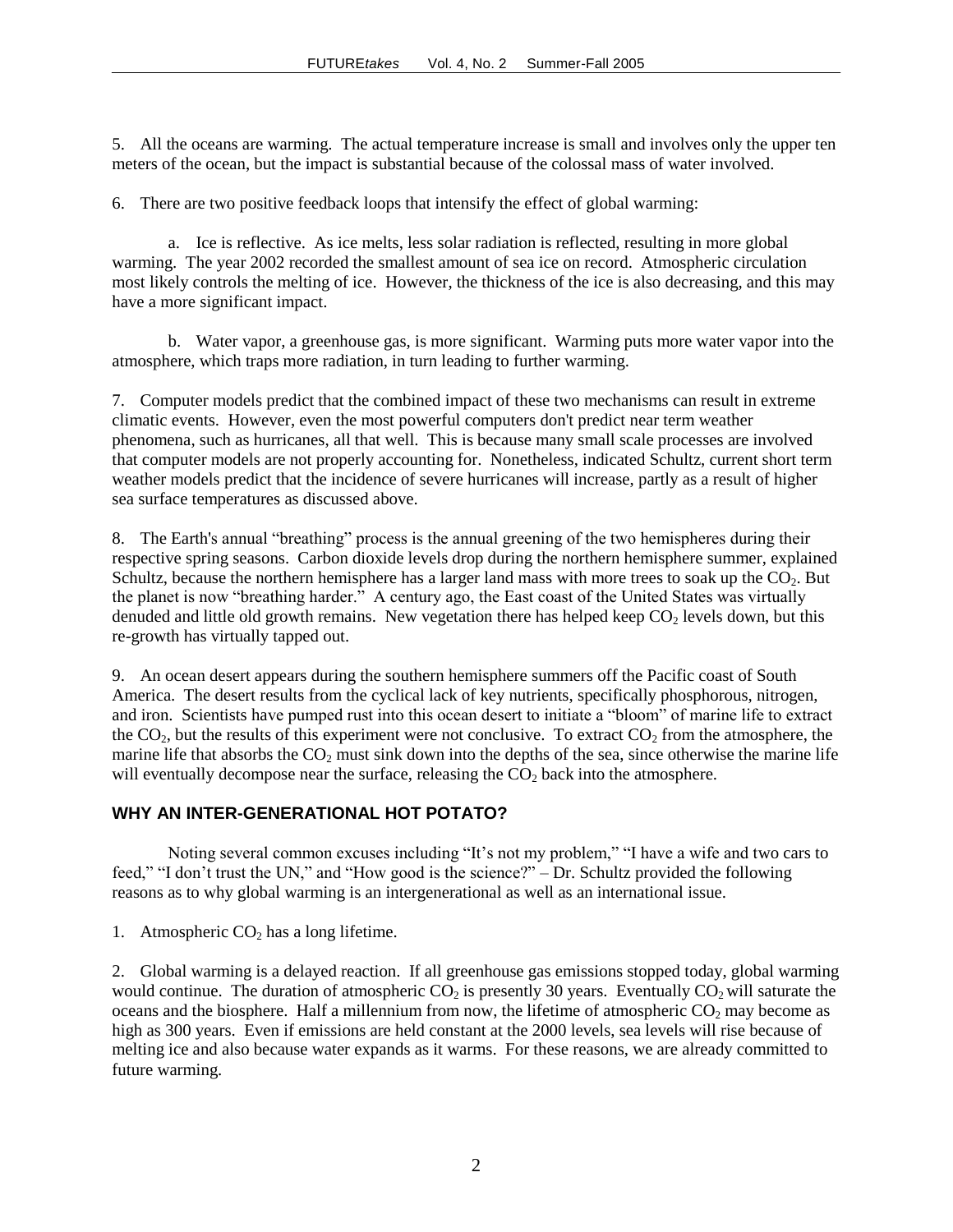3. Cost-to-benefit analyses used by economists generally discount the future, typically using a fixed exponential discount ratio. The rationale is that investment tradeoffs must be considered, for example, "Do you invest in environmental cleanup or do you put the same funds into the stock market so that they may grow?" This assumes that global warming is reversible and/or that substitutability is possible. This assumption leads us first to invest in the stock market (the economy) to let the money grow, and then to invest some of the funds in cleanup after they have grown. If a 3% discount rate is used, the present value of anything drops to 5% of its present value after 100 years and to virtually 0% after 200 years. By this analysis, fixing the global warming problem is not a wise investment with today's money. Economists generally prefer to invest in a way that maximizes the utility function. Even if the present generation commits itself to fixing the global warming problem, commitments by successive generations are also needed to avoid backsliding. The good news is that pollution reduction, although implemented for other reasons, will also help mitigate global warming.

- 4. The political cycle is short.
- 5. The business cycle is even shorter than the political cycle.
- 6. This problem will affect the poorest people, who live closest to the sea.
- 7. This problem will affect those areas and people who live furthest from its source.

8. Global warming is very different from the other environmental problems. For example, the thinning of the ozone layer is a problem, but the economy doesn't depend on CFCs.

9. Solutions demand international cooperation. China has the world's largest population as well as the world's largest coal resources.

10. Scientific uncertainty is always present. Even so, most global warming that took planet Earth from the ice age to the present happened in less than ten years, and this was before there were humans to pump greenhouse gases into the atmosphere. However, conditions were different them. Even so, an ice age can happen suddenly and can dissipate suddenly.

## **COOLING THE POTATO**

Quick to state that there is no silver bullet, Dr. Schultz discussed several areas and venues for action:

1. State and local action – climate change action plans, building codes, and incentives for alternate energy sources, all of which are measures similar to those in the Kyoto Protocol.

2. "Carrots and sticks" – financial incentives or tax penalties, to motivate industry leaders to reduce emissions and to generate cost savings through efficiencies, coupled with positive public relations, pressure from insurers, and threats of lawsuits.

3. Pressure from shareholders, to reinforce the "carrots and sticks."

4. Sensible national energy strategies – research investments, reduction of oil and gas subsidies, subsidies for low or no-carbon energy sources, improved fuel economies via subsidies for hybrid vehicles, and a tax on gas guzzlers. All of these may be more attractive options as oil prices increase.